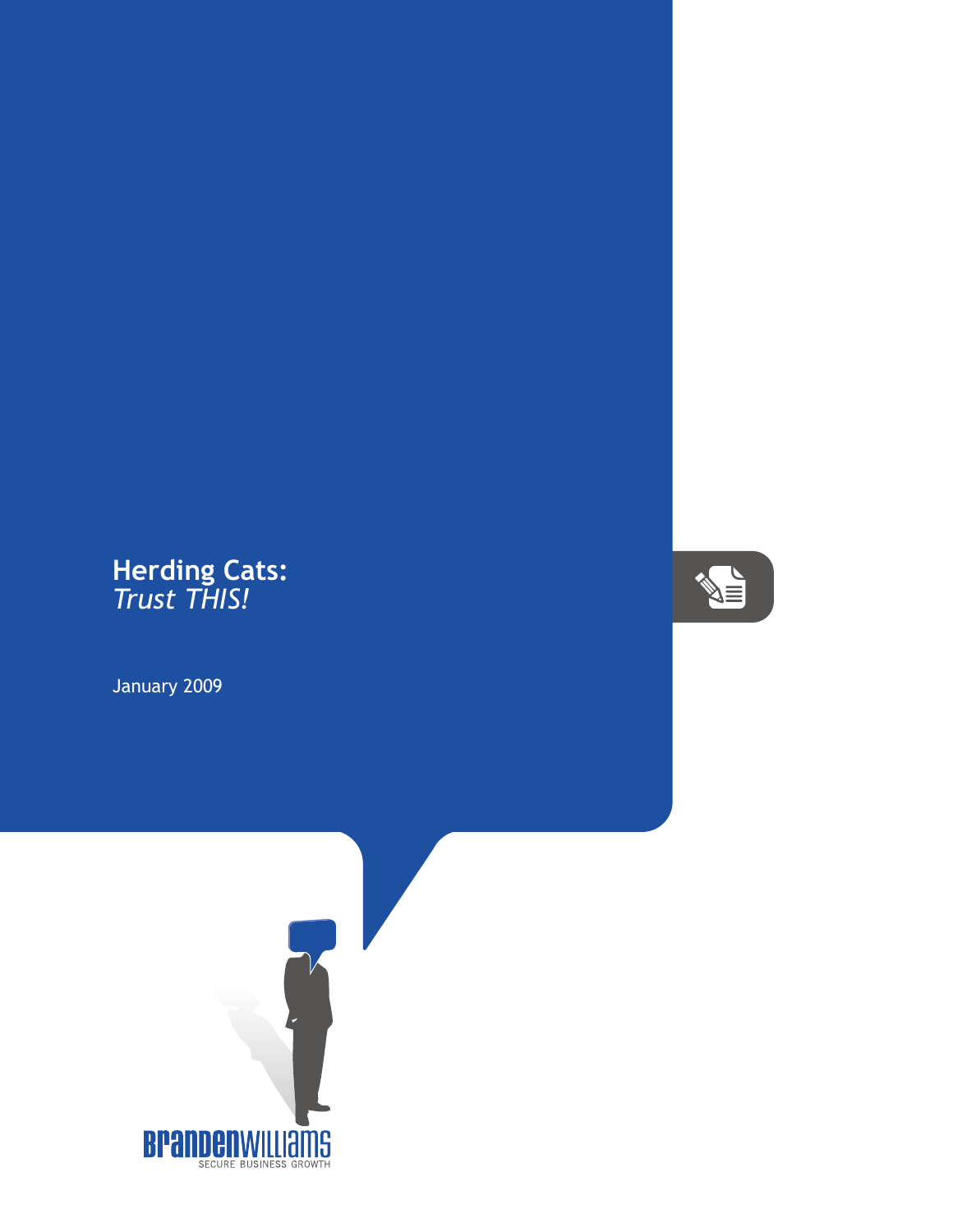When someone throws out the term "Trusted Computing" or "Trusted Systems," some of us think back to our information security training and groan. Not the Rainbow Series again1 !? I thought we killed centralized computing and dumb terminals years ago! Stop talking to be about relics from the past and instead work on implementing the Copy/Paste function on my iPhone!

The world of computing was much different before most of the US population carried devices containing microprocessors. Cell phones, iPods, laptops, and even digital watches contain computers inside them--many of them more powerful than the systems that were designed in the days of Trusted Computing.

What would our world look like if we all used trusted systems? Would the effects of data breaches be reduced? Would we see fewer viruses in the wild? Would BotNets exist?

One thing I've learned through my many years as a security professional is that when someone shows you some neat, new software package, it is probably full of security holes. Sometimes new features rely on vulnerabilities in the underlying operating system in order to function. Many software vendors have released emergency patches to their own products after security vulnerabilities in the underlying operating system have been closed because the software stopped working.

Does anyone remember when PDFs were safe? And why, oh why, did we decide to enable Javascript inside them? To extend its functionality and enhance its features, of course!

Machines that could be certified as trusted systems don't have to fill small rooms with noisy equipment. In fact, some systems are now shipping with a Trusted Platform Module which can enable many of the features of a trusted system. So while appearances may not differ, the challenges of using a system like this would.

For example, you know the music you love listening to on your computer? Digital Rights Management ("DRM") would work in a trusted system so well that corporations and individuals could rely on it being nearly 100% effective. Today we have the ability to work around some of the DRM controls that publishers have added to their content, but in a trusted computing world, these methods would not work. The licensed content that you receive would be encrypted such that only the specific system it is licensed for could actually view it. Decryption or removal would be virtually infeasible.

What about all these data breaches? The ability to exploit software would be greatly reduced. While a hacker may be able to see the potential for a buffer overflow, the internal workings of a trusted system will prevent dreaded buffer-overflows from occurring<sup>2</sup>. Instead of easy exploits allowing hackers to take over thousands of computers with ease, hackers would have to know more about the system—specifically how it is architected, the access model, and in most cases a valid set of access credentials. It does not make exploiting systems impossible, it just makes much more difficult.

Not only is the risk of a data breach on a trusted system greatly reduced, a breach may not even yield anything useful depending on how the data is stored. If protected properly, data on a trusted system would not be viewable unless it was on that specific piece of

## **FOOTNOTES**

*1 Which was actually only released 25 years ago (1983).*

*2 I'm referring to the basic "gotcha" of the Von Neumann architecture here, so if you were to take a standard PC and try to apply a trusted system model on it, this may not apply.*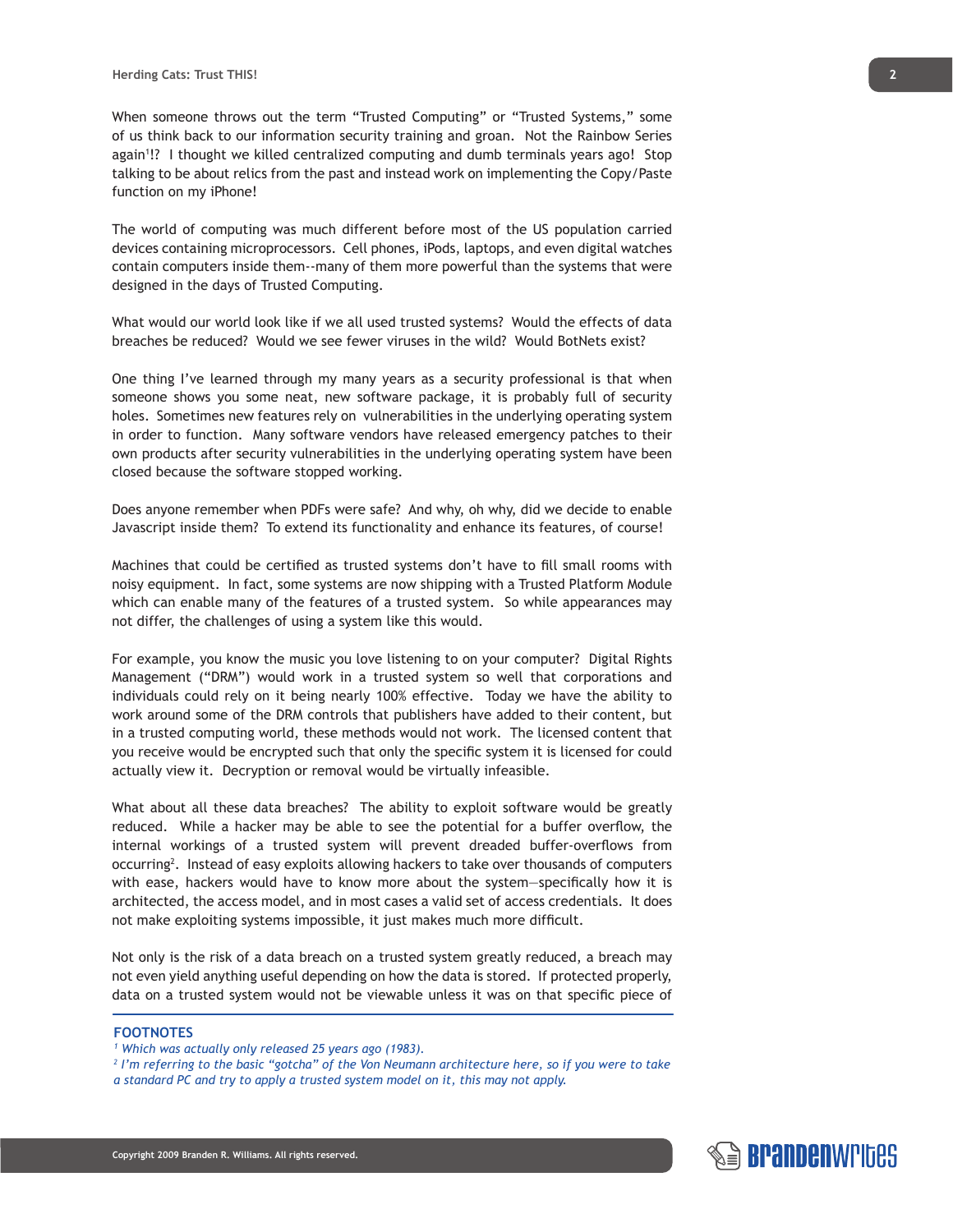hardware. Even altering the hardware would produce a different cryptographic check, thus preventing someone from replacing parts of the hardware to subvert the system controls.

So if it is so great, why not implement it? Strategy and innovation in business runs at light speed. Without flexible computing resources available<sup>3</sup>, the capability of innovation slows. IT infrastructures must adapt to emerging business needs, otherwise it becomes a strain on business instead of an enabler. In order to be able to adapt with any speed, the infrastructure would need to be well thought out. Nearly every company I visited over the years could not definitively say that all of their laptops are of identical hardware and software specifications. There are always one-offs, making trusted computing an oasis for the general user population.

There is clearly a role for trusted computing in the IT environment regardless of the underlying operating systems you run. Any centralized computing resources that handle regulated data or elevated permissions could be further protected with trusted computing, making the threat of the big breach that much lower.

## **FOOTNOTES**

*3 Such as powerful laptops that drive business through the kludging of Access & Excel.*